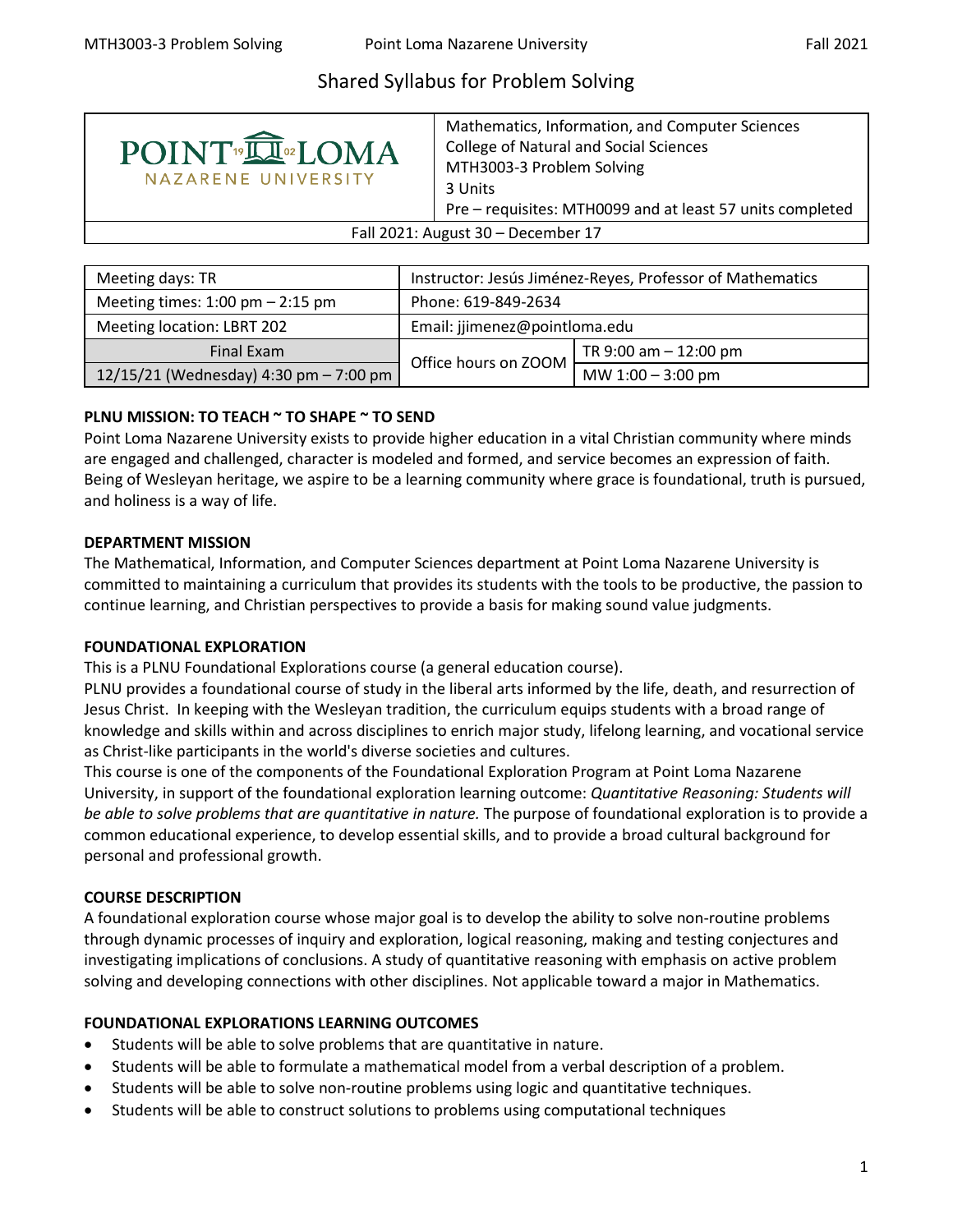#### **COURSE LEARNING OUTCOMES**

- Students will be able to formulate a mathematical model from a verbal description of a problem.
- Students will be able to solve non-routine problems using logic and quantitative techniques.
- Students will be able to construct solutions to problems using computational techniques

#### **REQUIRED TEXTS AND RECOMMENDED STUDY RESOURCES**

**Textbook:** Excursion in Modern Mathematics, 9<sup>th</sup> Edition (Electronic Copy via MyLab and Mastering) **Author:** Peter Tannenbaum

**Publisher:** PEARSON

#### **COURSE CREDIT HOURS INFORMATION**

In the interest of providing sufficient time to accomplish the stated Course Learning Outcomes, this class meets the PLNU credit hour policy for a 3 unit class delivered over 15 weeks. It is anticipated that students will spend a minimum of 37.5 participation hours per credit hour on their coursework. For this course, students will spend an estimated 112.5 total hours meeting the course learning outcomes. The time estimations are provided in the Canvas modules.

| <b>Online Quizzes</b>            | 15.00  |
|----------------------------------|--------|
| <b>Online Homework</b>           | 25.00  |
| <b>Written Group Homework</b>    | 15:00  |
| <b>Reading Text</b>              | 15.00  |
| <b>Watching Videos</b>           | 25.00  |
| <b>Group Project</b>             | 4.00   |
| <b>Budget Project</b>            | 4.00   |
| <b>Chapter Post Test Reviews</b> | 12.00  |
| Midterms                         | 2.50   |
| <b>Final Exam</b>                | 2.50   |
| TOTAL                            | 120.00 |

#### **GRADE COMPONENTS**

The grade components are written homework, written tests, online homework, online quizzes, projects, class participation, collaborative activities, discussions, partial exams, and the final examination.

## **OTHER FACTORS THAT AFFECT GRADES**

- **Online Assignments:** Online assignments (online homework and quizzes) will be completed in MyLab and Mastering website. This will be available by purchasing an access code.
- **Collaborative Activities:** This will be peer-reviewed discussions using CANVAS.
- **Group Written Assignments:** Assignments collected must be prepared in a style suitable for grading. The following guidelines are used to determine credit:
	- o the organization must be easy to follow
	- o the work must be legible
	- $\circ$  complete solutions must be written for problems (not just answers); answers must be clearly marked
	- o use complete sentences to answer questions
- **Tests and Final Examination:** Tests and the final exam will include problems and questions over material assigned in the text, readings and handouts, as well as material presented in class. No examination shall be missed without prior consent or a well-documented emergency beyond your control. A score of zero will be assigned for an examination that is missed without prior consent or a well-documented emergency beyond your control. The examination schedule is included in the daily schedule. This instructor does not intend to accept excuses such as poor communication with parents, benefactors, surf team sponsors and/or travel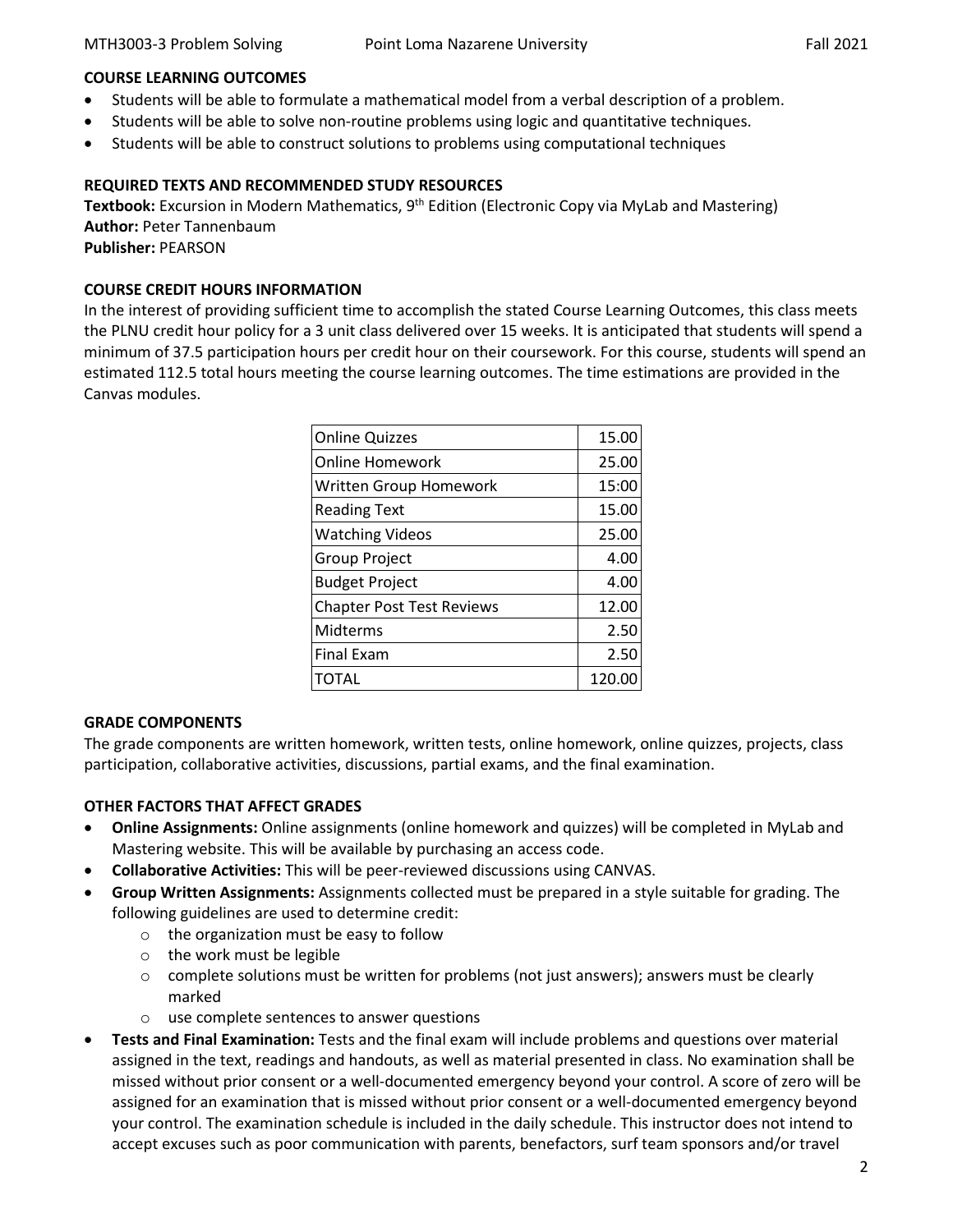agents. The final exam date and time is set by the university at the beginning of the semester and may not be changed by the instructor. Only in the case that a student is required to take three exams during the same day of finals week is an instructor authorized to change the exam date and time for that particular student. The student must contact each professor in order to work out an alternate time for one of those examinations. Department chairs/school deans and college deans need not be involved in the process of making this accommodation. Such accommodations and the negotiations necessary to arrange them must be completed at least four weeks prior to the official time of the final examination.

- Late work: All assignments are to be submitted/turned in by the beginning of the class session when they are due—including assignments posted in Canvas. Late work need not be accepted. Work accepted late may be assessed a penalty. Make-up tests will be given only by prior arrangement with the instructor for reasons of documented emergency.
- **Incomplete grade:** Incompletes will only be assigned in extremely unusual circumstances. You may request a grade of I (incomplete) only if you are having a passing grade an at least 70% of the course work is completed.

## **GRADING SCALE**

A passing grade requires getting at least 60% in one of the two tests or on the final exam. Grades are based on the number of points accumulated throughout the course. Approximate minimal percentages required to obtain a given grade are:

| <b>Grading Scale in Percentages</b> |             |              |              |              |
|-------------------------------------|-------------|--------------|--------------|--------------|
|                                     |             | B            |              |              |
|                                     |             | (87.5, 90]   | (77.5, 80)   | (67.5, 70)   |
|                                     | (92.5, 100] | (82.5, 87.5) | (72.5, 77.5) | (62.5, 67.5) |
|                                     | (90, 92.5)  | (80, 82.5)   | (70, 72.5)   | [60, 62.5]   |

#### **GRADING DISTRIBUTION**

| <b>Grade Distribution</b>     |      |  |  |
|-------------------------------|------|--|--|
| Two Tests at 20% each         | 40%  |  |  |
| <b>Final Exam</b>             | 25%  |  |  |
| <b>Online Homework</b>        | 8%   |  |  |
| Quizzes                       | 5%   |  |  |
| <b>Online Pair Discussion</b> | 5%   |  |  |
| <b>Group Project</b>          | 5%   |  |  |
| Individual Budget Assignment  | 5%   |  |  |
| <b>Group Written Homework</b> | 5%   |  |  |
| Attendance                    | 2%   |  |  |
| Total                         | 100% |  |  |

#### **STATE AUTHORIZATION**

State authorization is a formal determination by a state that Point Loma Nazarene University is approved to conduct activities regulated by that state. In certain states outside California, Point Loma Nazarene University is not authorized to enroll online (distance education) students. If a student moves to another state after admission to the program and/or enrollment in an online course, continuation within the program and/or course will depend on whether Point Loma Nazarene University is authorized to offer distance education courses in that state. It is the student's responsibility to notify the institution of any change in his or her physical location. Refer to the map on [State Authorization](https://www.pointloma.edu/offices/office-institutional-effectiveness-research/disclosures) to view which states allow online (distance education) outside of California.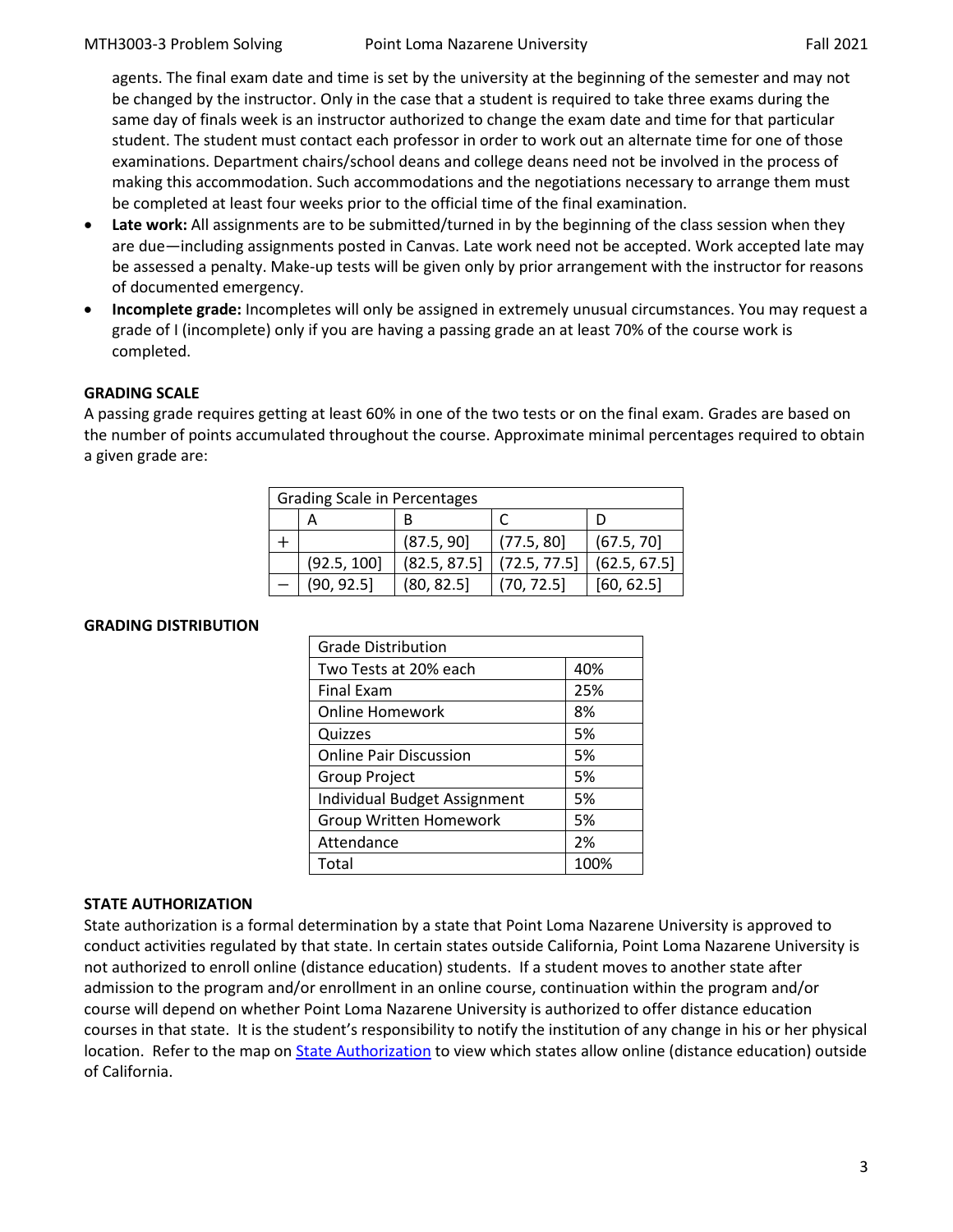#### **PLNU ACADEMIC HONESTY POLICY**

Students should demonstrate academic honesty by doing original work and by giving appropriate credit to the ideas of others. Academic dishonesty is the act of presenting information, ideas, and/or concepts as one's own when in reality they are the results of another person's creativity and effort. A faculty member who believes a situation involving academic dishonesty has been detected may assign a failing grade for that assignment or examination, or, depending on the seriousness of the offense, for the course. Faculty should follow and students may appeal using the procedure in the university Catalog. See [Academic Policies](http://catalog.pointloma.edu/content.php?catoid=18&navoid=1278) for definitions of kinds of academic dishonesty and for further policy information.

#### **PLNU ACADEMIC ACCOMMODATIONS POLICY**

PLNU is committed to providing equal opportunity for participation in all its programs, services, and activities. Students with disabilities may request course-related accommodations by contacting the Educational Access Center (EAC), located in the Bond Academic Center [\(EAC@pointloma.edu](mailto:EAC@pointloma.edu) or 619-849-2486). Once a student's eligibility for an accommodation has been determined, the EAC will issue an academic accommodation plan ("AP") to all faculty who teach courses in which the student is enrolled each semester.

PLNU highly recommends that students speak with their professors during the first two weeks of each semester/term about the implementation of their AP in that particular course and/or if they do not wish to utilize some or all of the elements of their AP in that course.

Students who need accommodations for a disability should contact the EAC as early as possible (i.e., ideally before the beginning of the semester) to assure appropriate accommodations can be provided. It is the student's responsibility to make the first contact with the EAC.

#### **CLASS ENROLLMENT**

It is the student's responsibility to maintain his/her class schedule. Should the need arise to drop this course (personal emergencies, poor performance, etc.), the student has the responsibility to follow through (provided the drop date meets the stated calendar deadline established by the university), not the instructor. Simply ceasing to attend this course or failing to follow through to arrange for a change of registration (drop/add) may easily result in a grade of **F** on the official transcript.

#### **PLNU ATTENDANCE AND PARTICIPATION POLICY**

Regular and punctual attendance at all class sessions is considered essential to optimum academic achievement. If the student is absent for more than 10 percent of class sessions, the faculty member will issue a written warning of de-enrollment. If the absences exceed 20 percent, the student may be de-enrolled without notice until the university drop date or, after that date, receive the appropriate grade for their work and participation.

In some courses, a portion of the credit hour content will be delivered **asynchronously** and attendance will be determined by submitting the assignments by the posted due dates. See [Academic Policies](https://catalog.pointloma.edu/content.php?catoid=52&navoid=2919#Academic_Honesty) in the Undergraduate Academic Catalog. If absences exceed these limits but are due to university excused health issues, an exception will be granted.

#### **SPIRITUAL CARE**

Please be aware PLNU strives to be a place where you grow as whole persons. To this end, we provide resources for our students to encounter God and grow in their Christian faith. If students have questions, a desire to meet with the chaplain or have prayer requests you can contact the **Office of Spiritual Development** 

#### **USE OF TECHNOLOGY**

In order to be successful in the online or hybrid environment, you'll need to meet the minimum technology and system requirements; please refer to the [Technology and System Requirements i](https://help.pointloma.edu/TDClient/1808/Portal/KB/ArticleDet?ID=108349)nformation. Additionally, students are required to have headphone speakers, microphone, or webcams compatible with their computer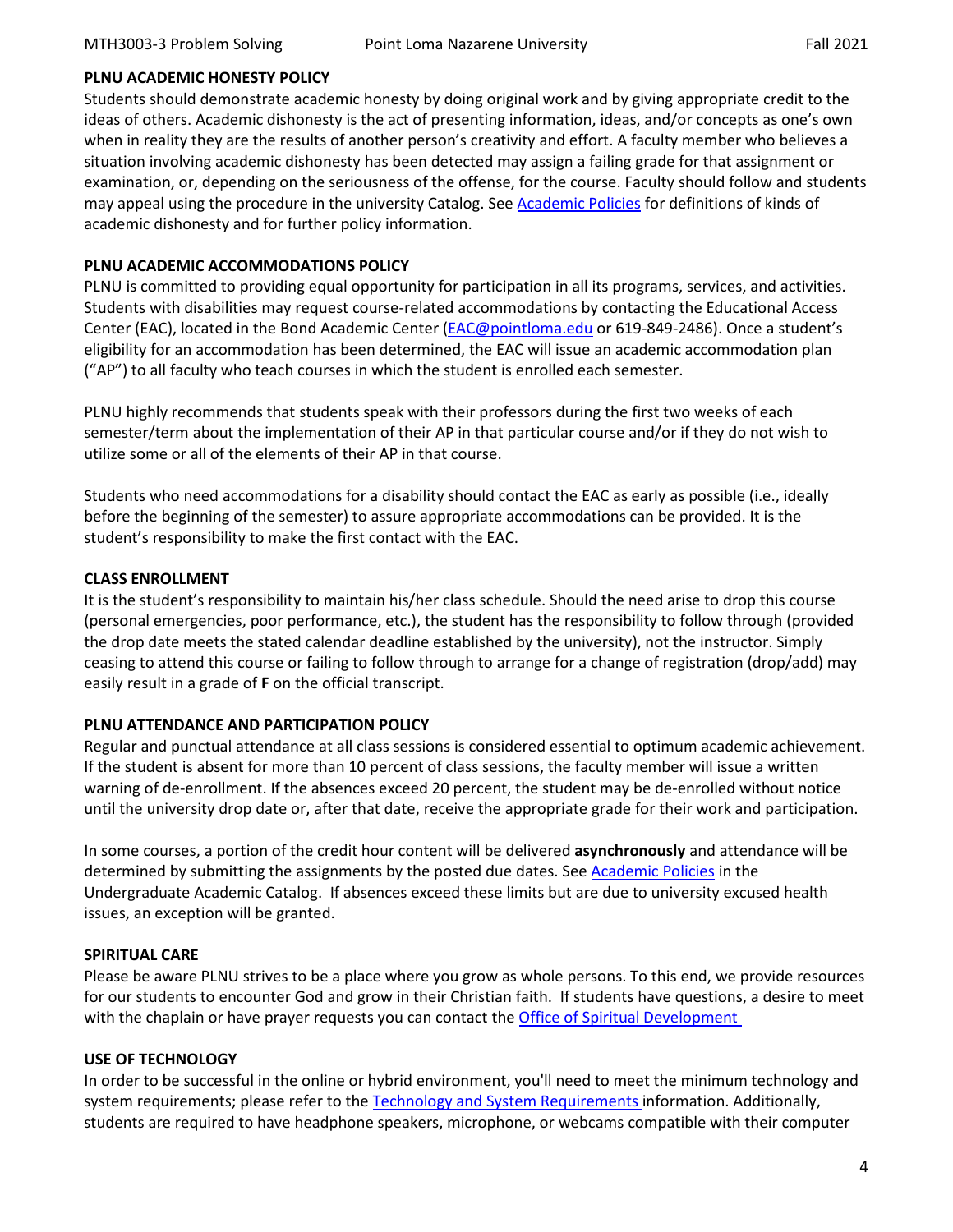available to use. Please note that any course with online proctored exams require a computer with a camera (tablets are not compatible) to complete exams online.

Problems with technology do not relieve you of the responsibility of participating, turning in your assignments, or completing your class work.

#### **COURSE PHILOSOPHY**

The general method of the course is to involve students in "dynamic processes of inquiry and exploration, logical reasoning, making and testing conjectures, and investigating implications of conclusions" [Catalog]. Specifically, the focus is on the processes and tools of quantitative problem solving. Learning what they are and developing ability to use them.

"Today's world is more mathematical than yesterday's, and tomorrow's world will be more mathematical than today's."

"...mathematics...serves as a key to opportunity and careers."[Everybody Counts, p.45, p.3]

"To participate rationally in a world where discussions about everything from finance to the environment, from personal health to politics, are increasingly informed by mathematics, one must understand mathematical methods and concepts, their assumptions and implications." [50 Hours, p.35]

In view of these statements and many other similar ones from national reports, this quantitative experience (MTH 303) has been included as part of the PLNU general education curriculum. Thus, all students will study "major concepts, methods, and applications of quantitative reasoning with emphases on active problem solving" [Catalog].

## **COURSE APPROACH**

The ability to solve problems requires resourcefulness, flexibility, and efficiency in dealing with new obstacles. Research on teaching and learning problem solving suggests that certain factors are critical to successful problem solving, including resources, heuristics, control, and belief systems [Schoenfeld, 1985].

- Resources refer to whatever information problem solvers understand (or misunderstand) that might be brought to bear on a problem.
- Heuristic refers to strategies and techniques problem solvers have (or lack) for making progress when working on non-routine problems.
- Control refers to the way problem solvers use (or fail to use) the information at their disposal.
- Belief systems refer to the problem solver's "world view" of the problem domain, which determines the ways they use the knowledge in the first three categories.

The approach in MTH 303 develops and uses these factors to increase your problem-solving ability. Classroom techniques used include:

- the teacher as role model
- whole-class problem solving with teacher as control
- small-group problem solving with teacher as coach

In addition, you are assigned readings and problems that will help you identify and make progress in the four areas discussed above.

#### **COURSE METHODS**

- *Use of groups:* There is almost a century of research showing that academic achievement, productivity, and self-esteem improve dramatically when students work together in groups. This method emphasizes teamwork, cooperation and support by others, rather than isolation and competition in learning.
- *Role of the classroom instructor:* There will be less direct "lecturing" in class than usual, with many questions "answered" by another question to help you work through your own questions and difficulties. You are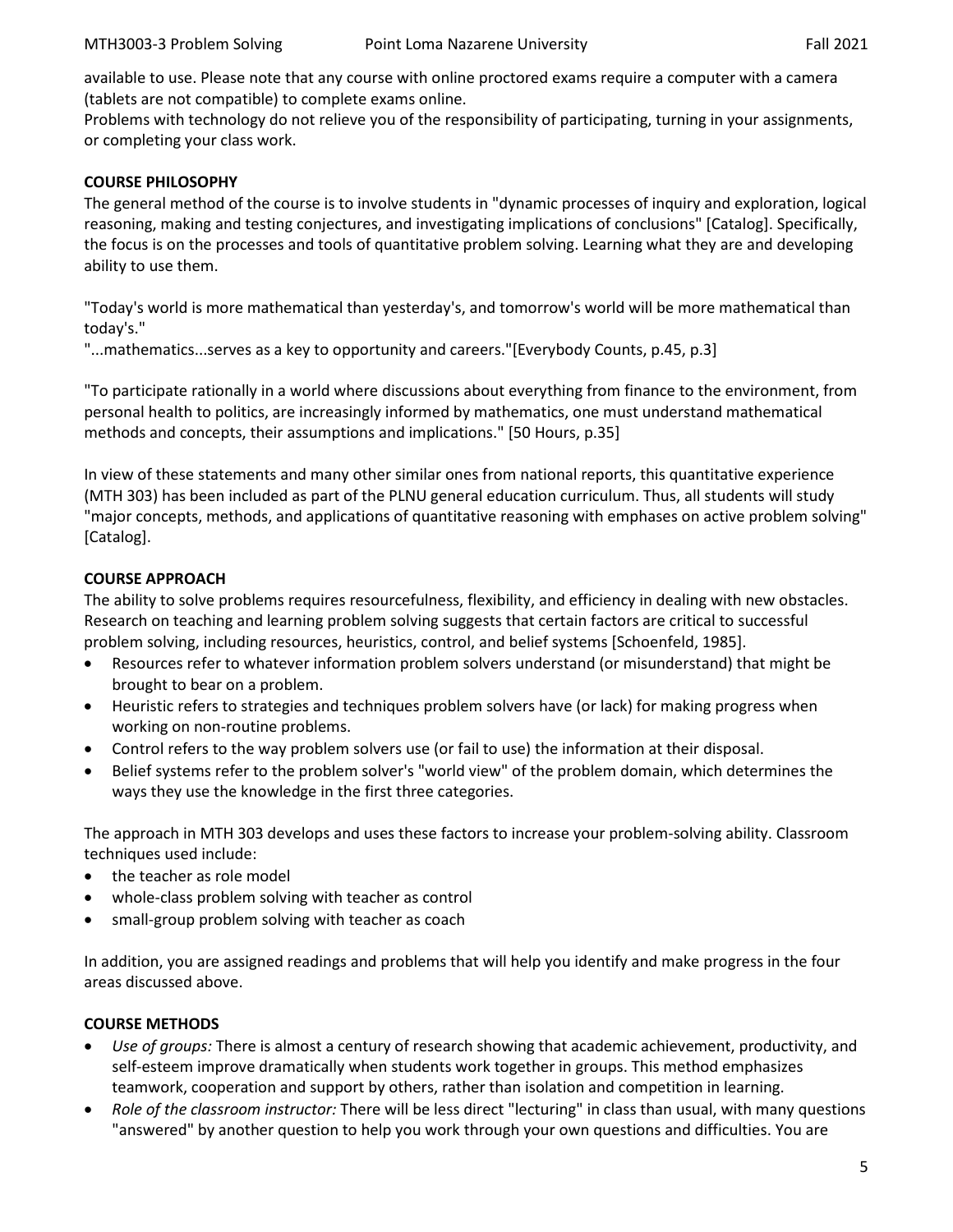expected to learn problem solving through active involvement - reading, writing, and explaining to others what you are thinking and doing.

This may require some adjustment in the way you think about teaching and learning. Initially, you may wish for more direct information and answers, but your patience and effort will be rewarded with a deeper understanding and increasing independence in problem solving, as well as confidence in your ability to tackle new problems.

#### **COPYRIGHT PROTECTED MATERIALS**

Point Loma Nazarene University, as a non-profit educational institution, is entitled by law to use materials protected by the US Copyright Act for classroom education. Any use of those materials outside the class may violate the law.

## **THE FINAL EXAM IS A COMPREHENSIVE EXAMINATION**

Successful completion of this class requires taking the final examination on its scheduled day. The final exam date, time and place is set by the university at the beginning of the semester and may not be changed by the instructor. This schedule can be found on the university website and in the course calendar. No requests for early examinations will be approved. Only in the case that a student is required to take three exams during the same day of finals week, is an instructor authorized to consider changing the exam date and time for that particular student.

## **HOMEWORK PROBLEMS**

These assignments are to be written up on paper and uploaded to CANVAS on or before the due date.

| <b>Chapter</b> | Page             | <b>Problems</b> | <b>Due Date</b> |  |
|----------------|------------------|-----------------|-----------------|--|
| 1              | 32-34            | #30,38,50       | 9/16/21         |  |
| 2              | 64-65            | #58,64,60       | 9/23/21         |  |
| 4              | 129              | # 26, 34, 40    | 10/7/21         |  |
| 5              | 168              | #46,54,56       | 10/14/21        |  |
| 6              | 199              | #40,44,52       | 10/28/21        |  |
| 7<br>221-226   |                  | #30,36,50       | 11/4/21         |  |
| 253<br>8       |                  | #54,56,58       | 11/18/21        |  |
| 10             | #60,62,70<br>323 |                 | 12/9/21         |  |

#### **Comments on homework:**

- 1. This is the minimum amount of homework that is required but you may need to do several odd numbered problems to make sure you get the answer in the textbook.
- 2. A homework assignment is late if it is not received at the start of class on the due date. No late homework will be accepted except by prior arrangement or with a documented emergency.
- 3. Please be sure that your homework is stapled together and the problems are in order.
- 4. Homework will be scored on a combination of completeness and correctness. All work necessary to complete a problem must be shown to earn credit.
- 5. Start working on your homework early. These problems are difficult and meant to be done a little at a time over the course of a few days.
- 6. When doing homework, please note it is normal to not be able to do every problem correct on the first attempt. Do not be discouraged, instead seek help.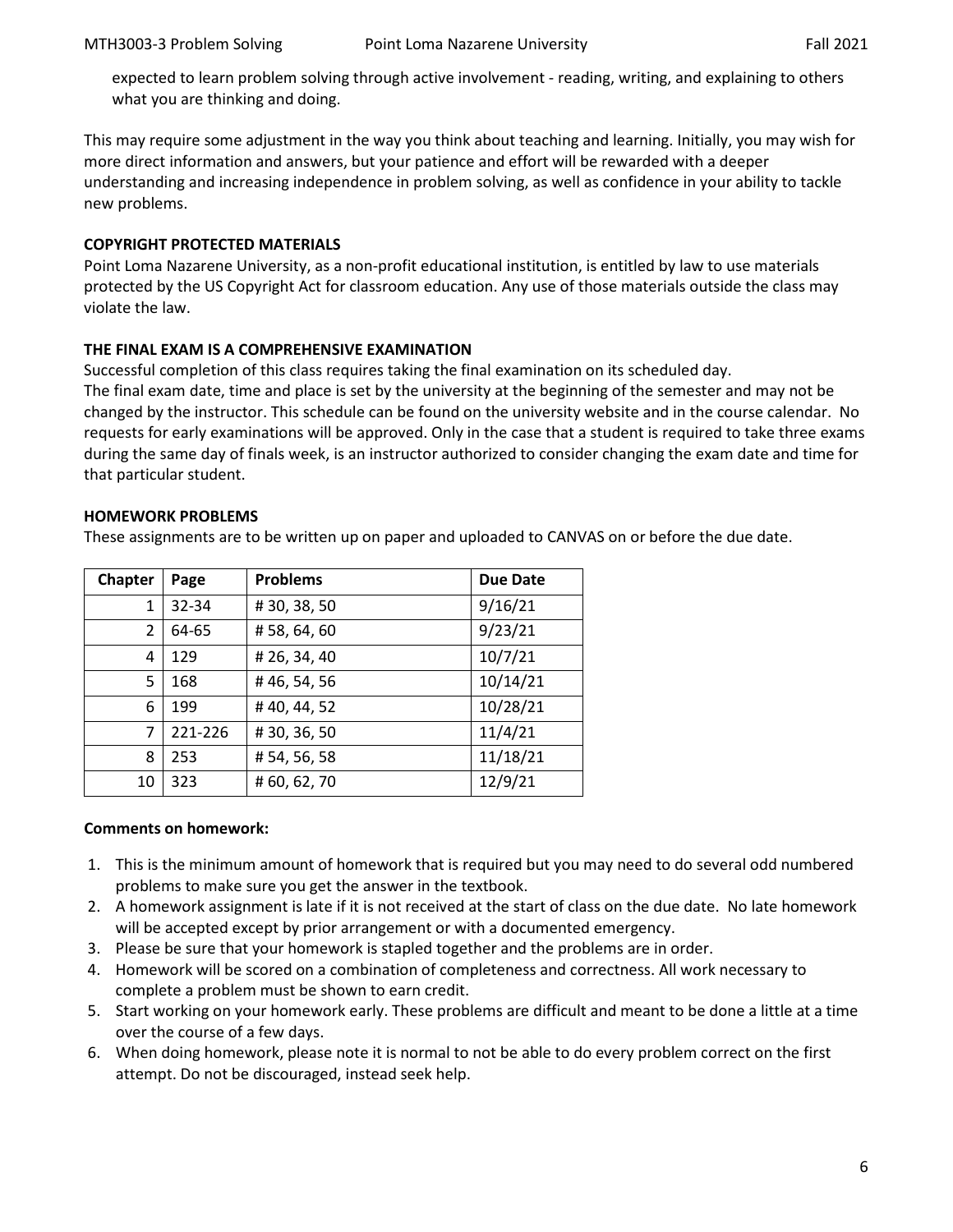#### **REFERENCES**

- Baron, J. B. and Sternberg, R. J. Teaching Thinking Skills: Theory and practice. (1987). New York: W. H. Freeman.
- Bransford, J. and Stein, B. (1984). The Ideal Problem Solver. New York: W. H. Freeman.
- Brown, Stephen I., and Marion I. Walter. (1983). The Art of Problem Posing. Hillsdale, NJ: Lawrence Erlbaum Associates.
- Cheney, L. (Ed.) (19) 50 Hours (Cheney Report). HEW
- Curcio, F.R. (Ed.). (1987). Teaching and Learning: A problem solving focus. Reston, VA: NCTM.
- Duncker, K. (1945). On problem solving. Psychological Monographs 58, No. 5 Whole # 270.) Washington, DC: American Psychological Association.
- Dunham, William. (1990). Journey Through Genius: The great theorems of mathematics. New York: John Wiley & Sons.
- Eves, Howard. (1990). Foundations and Fundamental Concepts of Mathematics. 3rd ed. Boston: PWS-KENT.
- Eves, Howard. (1983). Great Moments in Mathematics. (2 vols.). The Mathematical Association of America.
- Gardner, Howard. (1985). The Mind's New Science. New York: Basic Books.
- Hofmann, J. E. (1957). The History of Mathematics. New York: Philosophical Library.
- Kilpatrick, Jeremy. (1987). "Problem Formulating: Where Do Good Problems Come From?" Cognitive Science and Mathematics Education, edited by Alan H. Schoenfeld, pp. 123-48. Hillsdale, NJ: Lawrence Erlbaum Associates.
- Kline, M. (1962). Mathematics: A Cultural Approach. Reading, MA: Addison-Wesley.
- Kline, M. (1953). Mathematics in Western Culture. New York: Oxford University Press.
- Krulik, S. (Ed.). (1980). Problem Solving in School Mathematics. 1980 Yearbook of the National Council of Teachers of Mathematics. Reston, VA: NCTM.
- National Research Council. (1989). Everybody Counts: A Report to the Nation on the Future of Mathematics Education. Washington, DC: National Academy Press.
- Newell, A., and Simon, H. (1972). Human Problem Solving. Englewood Cliffs, J: Prentice-Hall.
- Papert, S. (1980). Mindstorms: Children, computers, and powerful ideas. New York: Basic Books.
- Paulos, John A. (1988). Innumeracy: Mathematical illiteracy and its consequences. New York: Hill and Wang.
- Peterson, Ivars. (1988). The Mathematical Tourist. New York: Freeman.
- Peterson, Ivars. (1990). Islands of Truth: A mathematical mystery cruise. New York: Freeman.
- Polya, G. (1945). How To Solve It. Princeton: Princeton University Press.
- Polya, G. (1954). Mathematics and Plausible Reasoning (2 vols.). Princeton: Princeton University Press.
- Polya, G. (1962 [Vol. 1] and 1965 [Vol. 2]; combined paperback edition, 1981). Mathematical Discovery. New York: Wiley.
- Polya, G., & Kilpatrick, J. (Eds.). (1974). The Stanford Mathematics Problem Book with Hints and Solutions. New York: Teachers College Press.
- Rolf, Howard L. (1988). Mathematics. Dubuque, IA: Wm. C. Brown.
- Schoenfeld, A. (1985). Mathematical Problem Solving. New York: Academic Press.
- Schoenfeld, A. (Ed.). (1987). Cognitive Science and Mathematics Education. Hillsdale, NJ: Lawrence Erlbaum.Steen, Lynn A. (Ed.) (1990). On the Shoulders of Giants: New Approaches to Numeracy. Washington, D.C.: National Academy Press.
- Tannenbaum, P. & Arnold, R. (1992). Excursions in Modern Mathematics. Englewood Cliffs, NJ: Prentice-Hall.
- Taylor A. (19950). Mathematics and Politics. Strategy, Voting, Power, and Proof. Springer-Verlag.
- Wickelgren, W. (1974). How to Solve Problems. San Francisco: W. H. Freeman.